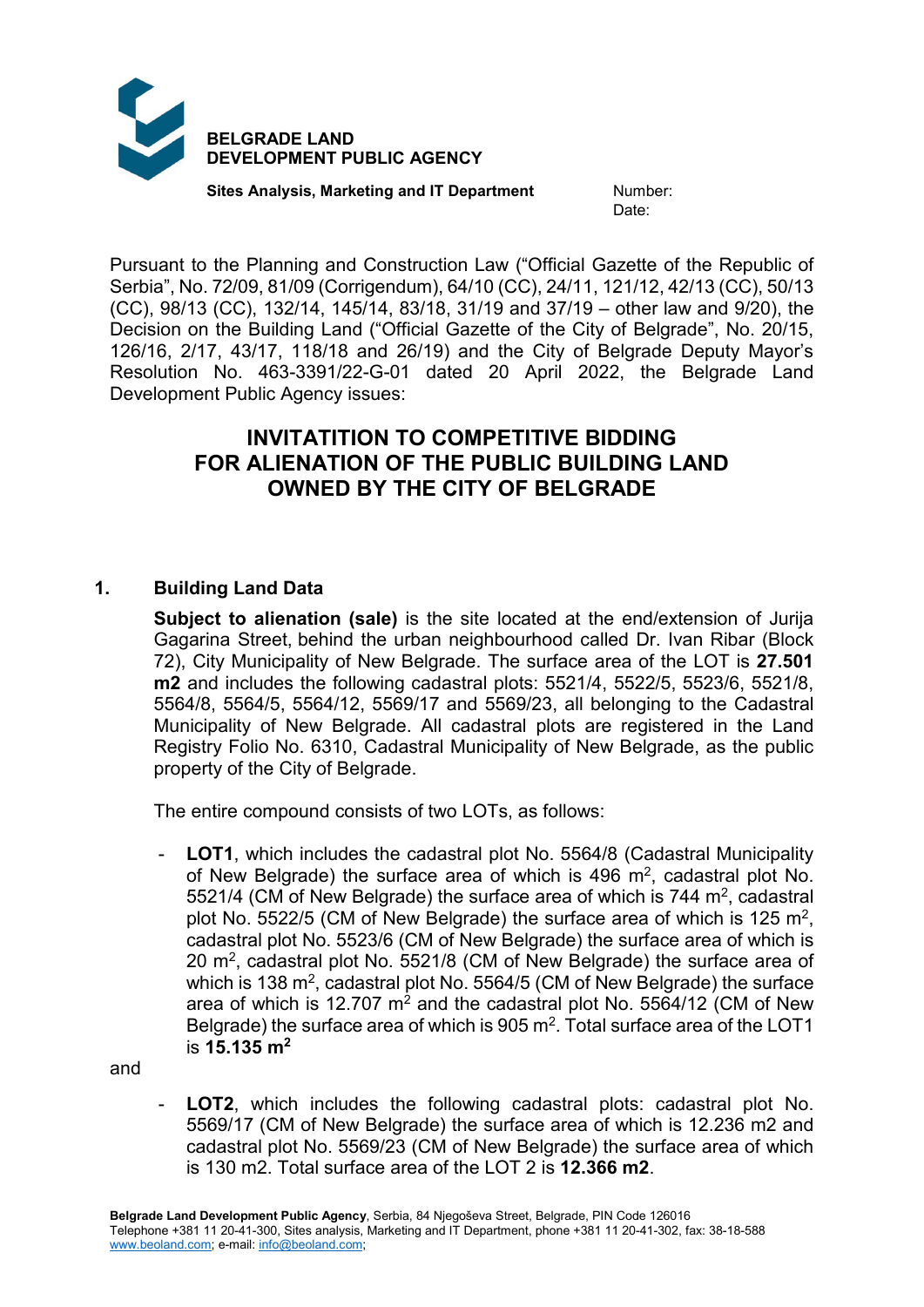Site position is shown in the photo below:

## **PHOTO**

## **2. Purpose of the Facility**

Secretariat for Urban Planning and Construction of the City of Belgrade issued the Site Information IХ-20 No. 350.1-2089/2022 dated 12 April 2022, stating that the referred Site is included in the General Regulation Plan for the Building Area of the Local Self-Government Unit - City of Belgrade (Units I-XIX), ("Official Gazette of the City of Belgrade" No. 20/16, 97/16, 69/17, 97/17, 72/21 and 27/22), which is to be directly implemented by application of the construction rules.

According to the referred Plan, the cadastral plots 5569/17, 5569/23, 5564/8, 5564/5, 5564/12, 5521/4, 5521/8, 5522/5 and 5523/6 (all in the CM of New Belgrade), belong to the area designated for commercial land use, the area planned for low-rise buildings 10:К3.1. Parts of the cadastral plots 5569/17, 5564/5, 5564/12 (CM of New Belgrade) are included in the power lines protective zone.

Construction rules applicable for the commercial land use area planned for construction of the low-rise buildings 10.К3.1.are as follows:

- − Maximum Building Coverage Ratio as per LOT (BCR): 75%;
- Building cornice height shall be no more than 13.0 m, (maximum building ridge height shall be no more than16.5 m) comparing to the highest elevation of the access road, thus defining the maximum number of floors GF+2+Loft;
- Parking shall be solved by constructing a garage or an open parking space within the LOT, all according to the norms defined by the Plan.

## **3. Degree of Infrastructural Development:**

- The site will be approachable from the planned road which will be equipped with the accompanying infrastructure and which is planned to be constructed as the extension of Jurija Gagarina Street.
- Belgrade Land Development Public Agency is responsible for the development of the public building land all in accordance with the Detail Regulation Plan for the area along Vinogradska Street including a traffic connection to the highway bypass, City Municipalities of New Belgrade and Surcin – Phase 1 (Official Gazette of the City of Belgrade, No. 53/19) and the Building Land Development Program;
- Belgrade Waterworks and Sewerage Public Utility Company's terms and conditions for facility connection to the water supply and sewerage systems indicating customers' actual demands shall be provided and met.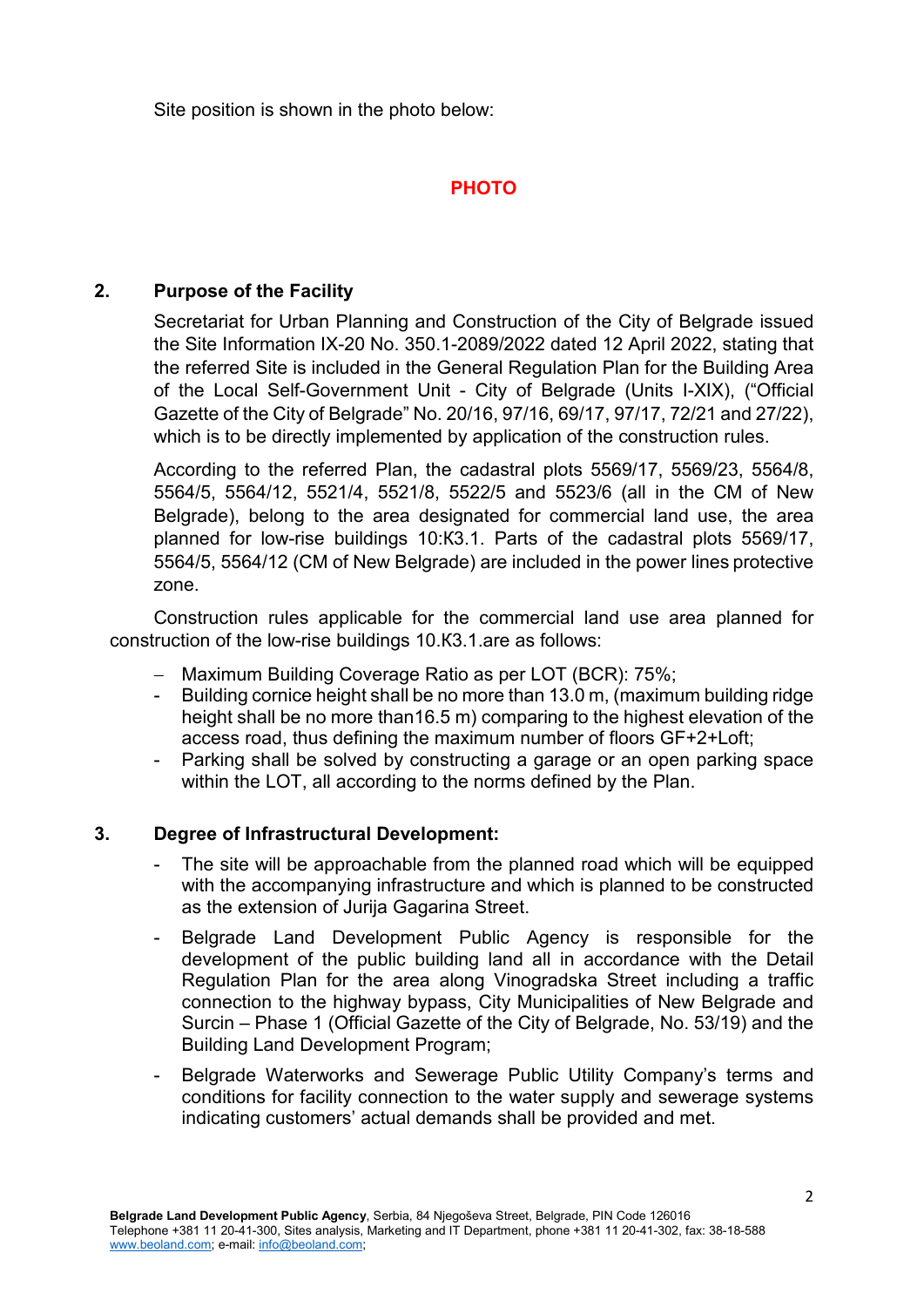- EPS Distribucija and Telekom Srbija a.d. Belgrade terms and conditions for connection to the power supply and telecommunication systems indicating customers' actual demands shall be provided and met.
- **4. A person whom the building land is alienated (sold) to** shall, at their own expenses, perform and execute all preparatory works related to infrastructural development and equipping of the LOT such as: land survey and remedy, removal of all existing underground utilities, construction of running surfaces, pedestrian paths and parking areas, construction of required service roads including water supply and sewerage connections to the general public water supply and sewerage system outside the LOT, as well as development of open areas including landscaping, hydrant networks and public lighting on the LOT.

A person whom the building land is sold to shall enter into agreements with all competent public utility institutions and other legal entities and shall pay fees for connection to the electric power supply system, telecommunication system and facilities, cable television, heating and gas supply systems and facilities, etc..

A person whom the building plot is alienated to shall at own expense make a change of culture and class of land, if required for obtaining the building and use permits.

If the LOT included more than one cadastral plot, a person whom the building land is to be sold to shall merge the cadastral plots into one building plot (LOT) prior to issuance of the use permit and shall take all necessary actions for provision of both the building and use permits.

**5. Start price** for the building land has been determined based on the City of Belgrade Tax Administration Building Land Market Price Assessment Report XXVI-01 No. 464-173/2022 dated 18 April 2022 and which per each individual LOT amounts to:

| Cadastral Plots,<br>CM of Barajevo                       | <b>Cadastral Plots</b><br>Surface Area<br>(m <sup>2</sup> ) | <b>Land Market Price</b><br>dated 21 June 2021<br>(RSD/m2) | Start Price as per Cadastral<br>Plots (in RSD) |
|----------------------------------------------------------|-------------------------------------------------------------|------------------------------------------------------------|------------------------------------------------|
| LOT <sub>1</sub>                                         | 15.135,00                                                   | 40.979,78                                                  | 620.228.970,30                                 |
| LOT <sub>2</sub>                                         | 12.366,00                                                   | 16.250,60                                                  | 200.954.919,60                                 |
| Total Start Price for the entire compound (LOT1 + LOT2): |                                                             |                                                            | 821.183.889,90                                 |

Total start price for the entire compound consisting of LOT1 and LOT2 amounts **to RSD 821.183.889,90.**

The public building land shall be sold to the Bidder offering the highest price, which shall be equal to or higher than the start price set forth in the Invitation to Competitive Bidding, and which cannot be further reduced.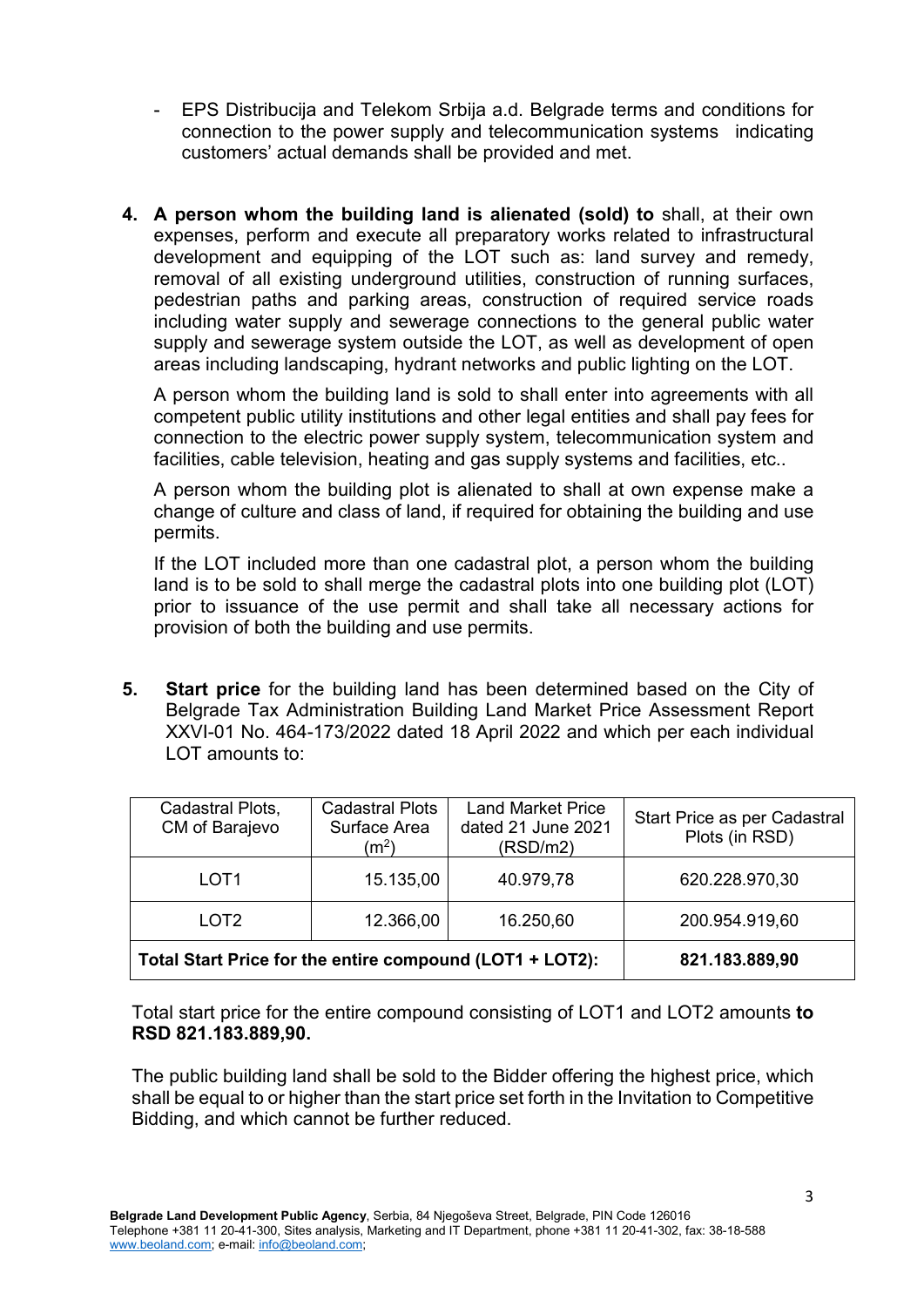## **6. Payment Deadline and Consequences in Case of Failure to Pay**

When the building land is alienated (sold) in the competitive bidding for the first time and the payment is made in full within 15 days as of the date of Land Alienation Decision submission to the most successful Bidder, in this case the bided amount is reduced by 30%.

In cases when building land price exceeds RSD1.200.000,00, it can be paid either in full or in no more than 12 monthly instalments.

The most successful Bidder is obliged to declare on the method of payment by signing a Statement by which he/she at the same time accepts the terms and conditions specified in the Invitation to Competitive Bidding for alienation of the public building land owned by the City of Belgrade, and commits to pay the maximum bid amount.

If payment is to be made in full, the person who the building land is alienated to shall pay the bid amount within 15 days as of the date of receipt of the Decision on Building Land Alienation.

If payment is to be made in instalments, the person who the building land is alienated to shall pay 10% of the bid amount within 15 days as of the date of receipt of the Decision on Building Land Alienation, while the outstanding amount shall be paid in equal monthly instalments, upon conclusion of the Land Alienation Contract.

When payment is to be made in instalments, the buyer shall, within 30 days as of the date of the Contract, provide an irrevocable Bank Guarantee for the outstanding amount, payable at first demand and with no entitlement to rise any objection whatsoever, which shall be valid for more than three months as of the due date of the final instalment, or the buyer shall, in favour of the City of Belgrade, mortgage some other property worth at least 30% more than the total amount of outstanding instalments.

The price shall be calculated in EURs on the date of Contract, at the middle RSD exchange rate of the National Bank of Serbia, with the obligation of repayment of instalments in RSD equivalent at the middle RSD exchange rate of the National Bank of Serbia on the date of payment.

In case of payment in instalments, the deposit paid in the course of Competitive Bidding is not considered the first instalment.

In case the Bidder whom the building land is alienated to in accordance with the above Land Alienation Decision fails to pay the amount within the period set forth therein, the Mayor, upon Agency's proposal, may decide to abrogate the Building Land Alienation Decision, and the person shall not be entitled to a refund of the deposit. In case of Bank Guarantee submission, it will be forfeited.

## **7. Deadline for Entering into a Land Alienation Contract and Consequences in Case of Failure to Do So**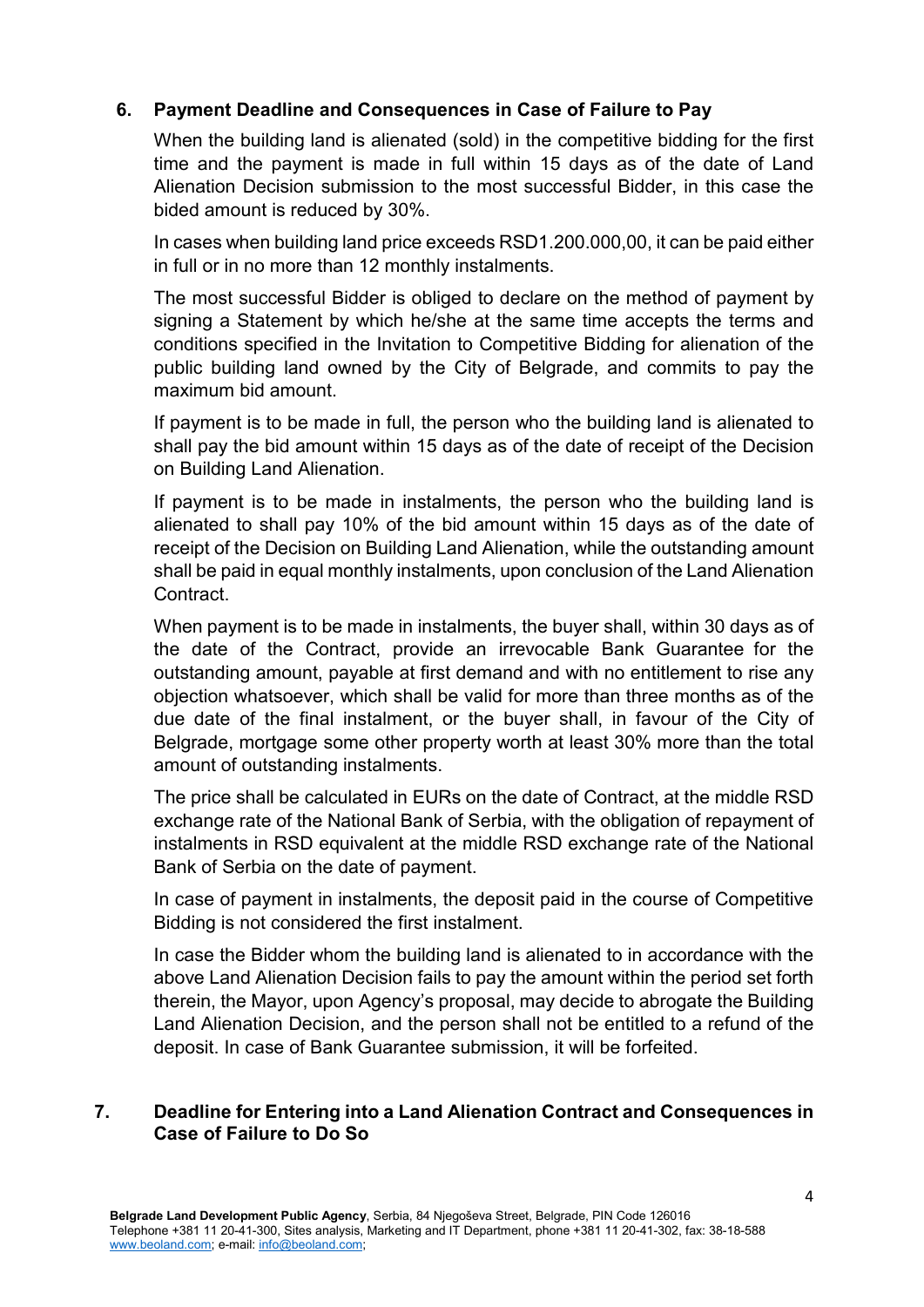Person whom the building land is alienated to shall enter into a Land Alienation Contract within 30 days as of the date of receipt of the Building Land Alienation Decision, and upon payment of the total amount in case of a full payment, or upon payment of 10% of the total amount if payment is made in instalments.

In case the person whom the building land had been alienated to fails to enter into a Land Alienation Contract within 30 days as of the date of receipt of the Building Land Alienation Decision, upon payment of the total amount in case of full payment, or upon payment of 10% of the total amount if making payment in instalments, the Mayor may decide to abrogate the Building Land Alienation Decision, in which case the person shall be entitled to a refund of the total amount paid, in nominal value, but decreased by the deposit.

**8. Time for Completion** starts as of the date of Notice of Commencement of Works, in accordance with the Planning and Construction Law, Articles 140 and 148.

#### **9. Deposit (deposit amount, time for payment and consequences in case of withdrawal or Land Alienation Decision abrogation)**

To participate in the Competitive Bidding, Bidder shall deposit 10% of the start price which amounts to RSD 82.118.389,00 or provide an irrevocable Bid Guarantee in favour of the Belgrade Land Development Agency as the Beneficiary for the deposit amount referred above, without any "objections" and payable "at first demand" and valid for no more than 180 days as of the date of Bid submission.

The deposit mentioned above shall be paid to the Belgrade Land Development Public Agency's account no. 190-20332-04, no later than by 20 May 2022.

The amount deposited to the account in the course of the Competitive Bidding represents a part of the total price and will be transferred to an appropriate bank account of the City of Belgrade upon issuance of the Land Alienation Decision.

Deposited amount or the Bank Guarantee submitted by unsuccessful Bidders is to be returned to them within no more than five (5) days as of the date of Building Land Commission's session.

The most successful Bidder is not entitled to a refund of the deposit amount, or the Bank Guarantee (if submitted) will be forfeited in case the Bidder who offered the highest price withdraws from the Competitive Bidding once the Chairman of the Building Land Commission had declared the Public Biding closed, but prior to issuance of the Land Alienation Decision.

Mayor decides on abrogation of the Land Alienation Decision, in case the Bidder who the land had been alienated to:

- fails to make payment within the deadline defined in the Land Alienation Decision;
- − ceases the alienation once he/she paid the total price amount but prior to Land Alienation Contract signature;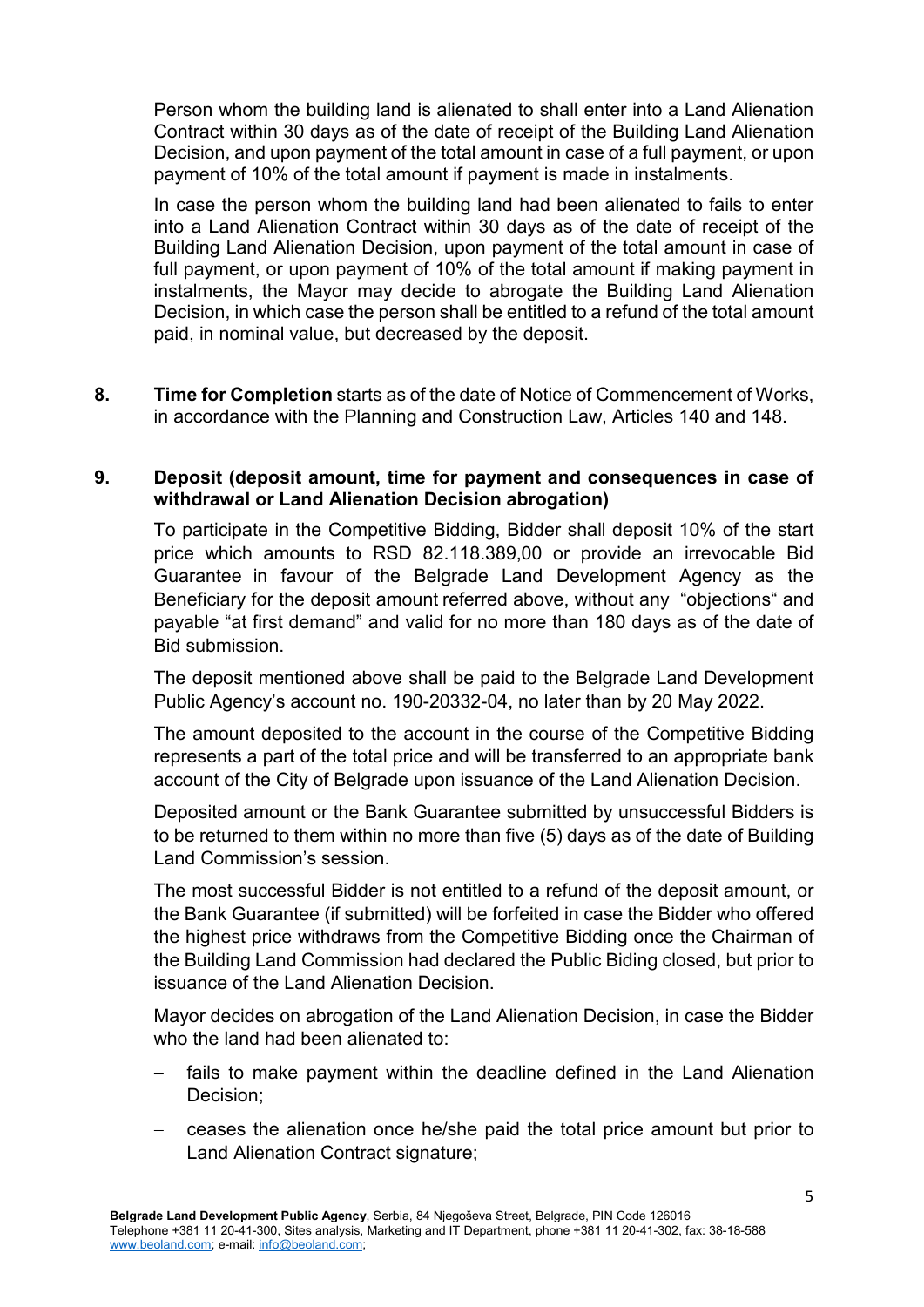fails to enter into a Land Alienation Contract within 30 days as of the date of Land Alienation Decision receipt.

In all above-referred cases, no deposit repayment shall apply and submitted Bank Guarantee, if any, shall be forfeited and repaid to the Beneficiary.

#### **10. Required Application Contents and the Documents to be Attached**

Application to Competitive Bidding shall be submitted in a sealed envelope clearly and visibly marked with the name of the LOT it refers to. Bidder's full name and address shall be noted on the back of the envelope.

Application submitted by a *legal person* shall contain full name, headquarters address, telephone number, the name of the bank and the number of the account the deposit is to be repaid to, if applicable, and shall be signed by the authorized representative. Application shall be attached with the excerpt from the Business Entities Register with the competent authority not older than 30 days, and a copy of the Tax Identification Number Certificate.

Application submitted by *a natural person (individual)* shall contain full name, address and telephone number, the name of the bank and the number of the account the deposit is to be repaid to, if applicable, and shall be signed. Application shall be attached with a copy of the ID card or a printed copy of the biometric ID card, and for foreigners a photocopy of the passport.

Application submitted by an *entrepreneur* shall contain business name, headquarters address, telephone number, the name of the bank and the number of the account the deposit is to be repaid to, if applicable, and shall be signed by the authorized representative. Application shall be attached with the excerpt from the competent authority register not older than 30 days, and a copy of the Tax Identification Number Certificate.

Application shall also be attached with an evidence of deposit payment, i.e. a deposit guarantee.

Application shall be attached with the Bidder's Statement on accepting all terms and conditions defined in the Invitation to Competitive Bidding.

Application forms and the documents to be attached to the Application to Competitive Bidding are available at: [https://www.beoland.com/zemljiste/lokacije-za-dodelu/obavezan-sadrzaj](https://www.beoland.com/zemljiste/lokacije-za-dodelu/obavezan-sadrzaj-prijave-isprave/)[prijave-isprave/](https://www.beoland.com/zemljiste/lokacije-za-dodelu/obavezan-sadrzaj-prijave-isprave/) or <https://www.beoland.com/obrasci/>

In case the Applicant is to be represented by an authorised representative, the letter of authorisation must be issued for this particular purpose and certified by a public notary and must not be issued more than 30 days prior to the date of the Competitive Bidding (this provision also applies to the cases when the applicant/ participant in the competitive bidding is represented by a lawyer).

Application cannot be made by the Chairmen of the Commission nor by any of its members.